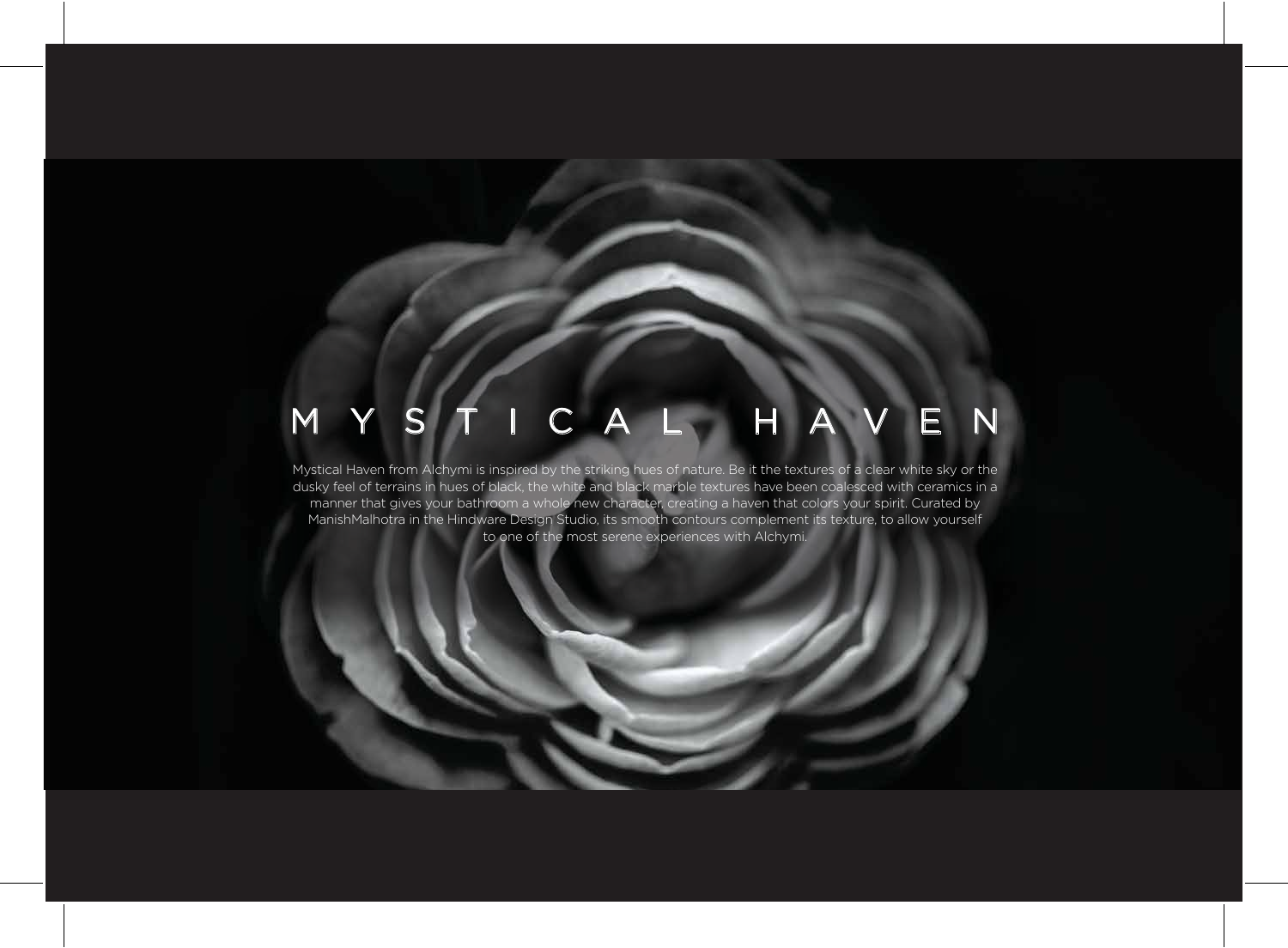

*Mystical Haven has subtle marble textures of black and white combined with ceramics, which are inspired from the vivid hues of nature.*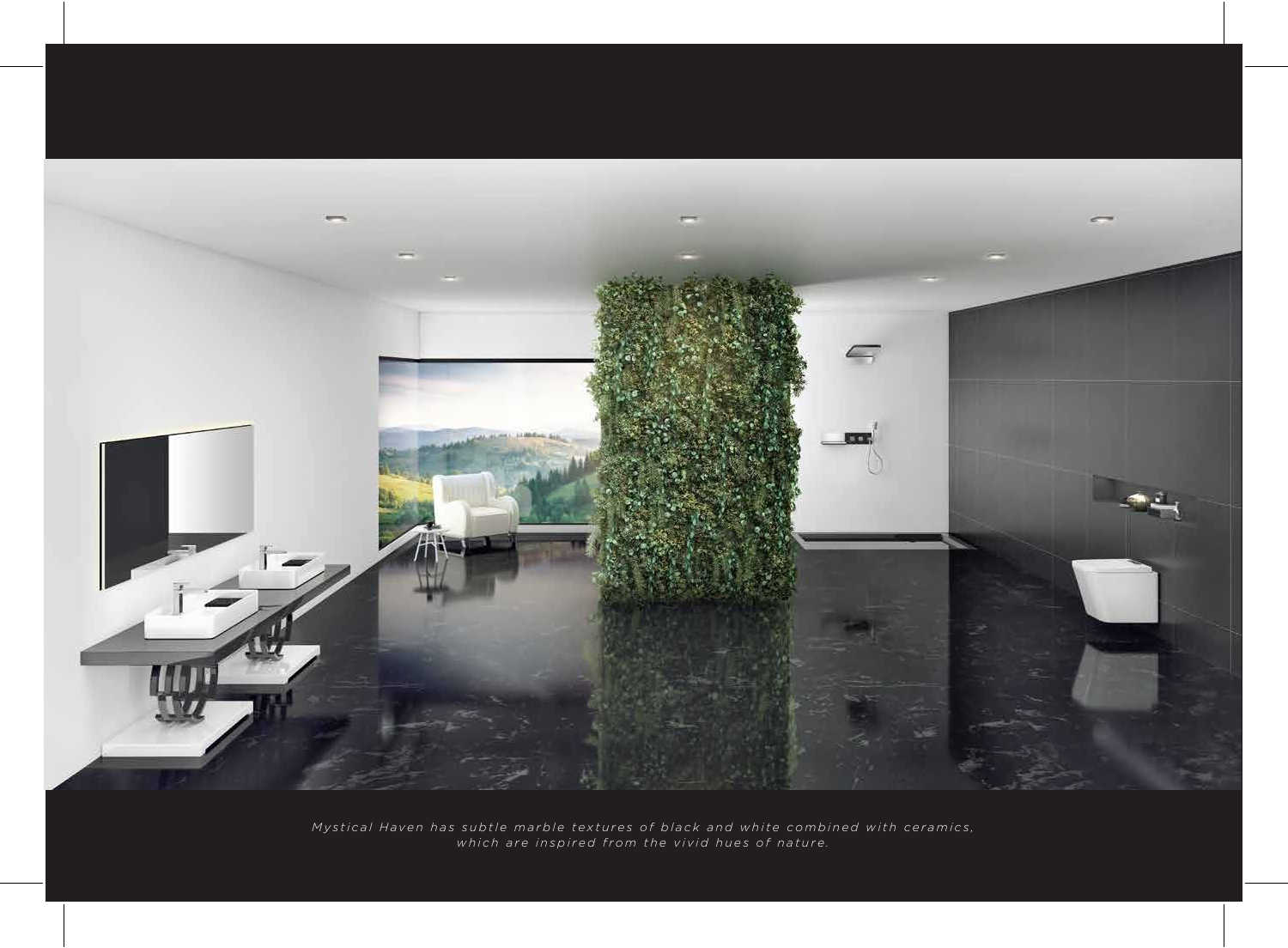## *PRODUCTS*



Wash Basin Over Counter Cat Code: A8810210MB



Wash Basin Over Counter Cat Code: A8810120SW



Single Lever Basin Mixer Cat Code: A8910005MB



Single Lever Basin Mixer (Tall) Cat Code: A8910010MB



EWC Wall Mounted Cat Code: A8810120MB



Wall Mounted Basin Mixer Cat Code: A8910015MB



Concealed Single Lever Divertor Cat Code: A8910055MB



Concealed Thermostatic Divertor Set Cat Code: A8997403MB



Rain Shower 1 Flow Cat Code: A8997103MB



Hand Shower Set Cat Code: A8997301MB



Bath Spout Cat Code: A8910035MB

Visit: www.alchymibathrooms.com